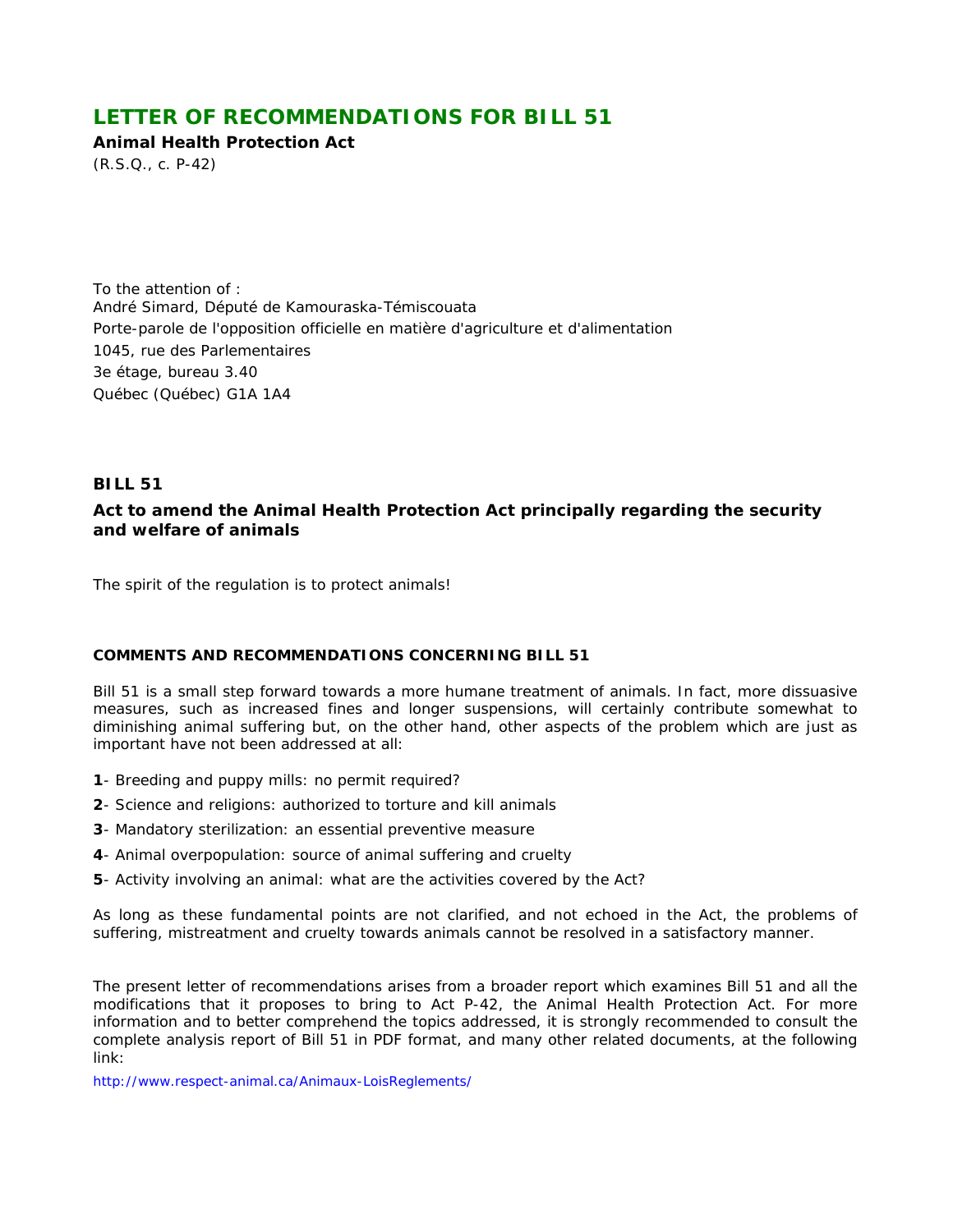# **1- BREEDING AND PUPPY MILLS: NO PERMIT REQUIRED?**

Every rational person agrees that a breeder, regardless of the number of animals he/she produces, should always be the holder of an operating permit to at least verify his/her competency and method of operation. Unfortunately, *Bill 51* does not seem to be on board with this idea since, with Article 7, it fixes a minimum number of animals before a permit is obligatory, without distinguishing between the individual who owns animals for his own personal pleasure and the commercial breeder. No other Article in Act P-42 seems willing to regulate breeders, and their existence is completely ignored. At the moment, only Article 55.9.4.2 could apply to breeders, and most of them would not require a permit to operate:

### **Bill 51, Article 7**

### **55.9.4.2** *(Added)*

#### **Minimum quota.**

No person may be the owner or custodian of 20 or more animals, whether cats or dogs, without holding a permit issued for that purpose by the Minister.

### **Kittens and puppies under six months of age.**

For the purposes of the first paragraph, kittens or pups less than six months old born to a female kept on the same premises are excluded from the calculation of the number of cats or dogs.

### **Exemption.**

Holders of the permit provided for in section 55.9.4.1 are not subject to the first paragraph of this section.

We're speaking here of 20 animals excluding those under six months of age, which can make for an appreciatively large quantity of animals. With this Article, breeders benefit from an undue privilege since, in fact, pounds, animal houses and premises kept by persons or organizations dedicated to the protection of animals do not have this same preferential treatment because, in Article 55.9.4.1., we obligate them to be holders of a permit, regardless of the number of animals they collect or have in their charge:

### **Bill 51, Article 7**

#### **55.9.4.1** *(Added)*

#### **Mandatory permit.**

No person may operate premises where cats or dogs are taken in with a view to transferring them to a new place of custody, euthanizing them or having them euthanized by a third party, without holding a permit issued for that purpose by the Minister.

#### **Pounds and animal houses.**

Among the premises referred to in the first paragraph are pounds, animal houses and premises kept by persons or organizations dedicated to the protection of animals.

We truly have the impression that breeders benefit from favoritism. To oblige all breeders to be holders of a permit, Article 55.9.4.1 could be amended to read as follows:

### **Bill 51, Article 7**

#### **55.9.4.1** *(Added)*

#### **Mandatory permit.**

No person may *breed cats or dogs, or* operate premises where cats or dogs are taken in with a view to transferring them to a new place of custody, euthanizing them or having them euthanized by a third party, without holding a permit issued for that purposes by the Minister.

# *Breeding***, pounds and animal houses.**

Among the premises referred to in the first paragraph are *breeding premises,* pounds, animal houses and premises kept by persons or organizations dedicated to the protection of animals.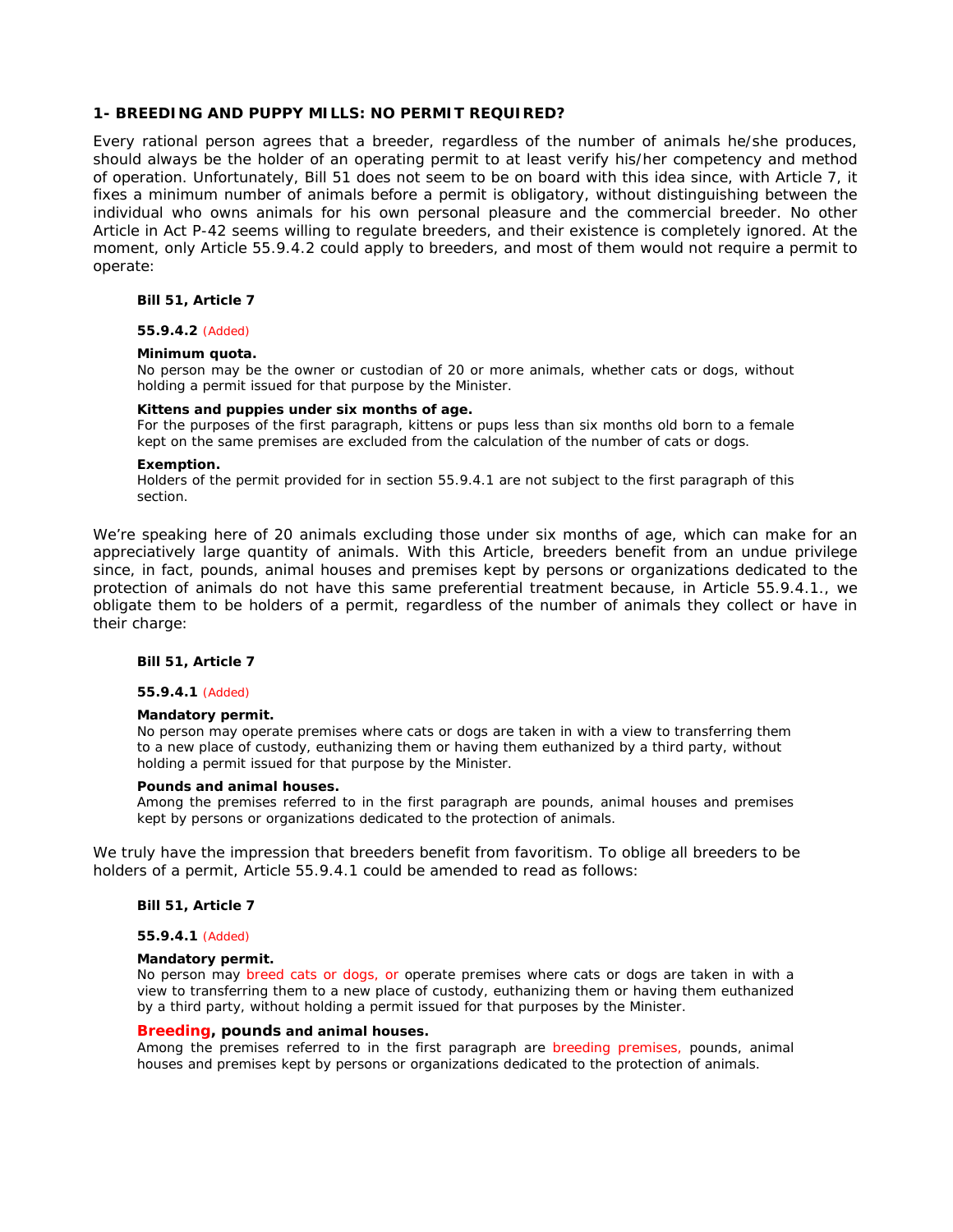# **2- SCIENCE AND RELIGIONS: AUTHORIZED TO TORTURE AND KILL ANIMALS**

Article 55.9.15 of *Act P-42* allows certain organizations to be excluded from section IV.1.1 of said Act, thereby authorizing them to mistreat, torture and kill animals for scientific or religious reasons that are highly debatable or even outlandish. As the equality of men and women holds precedence over religious dogma, it is the same with the security and welfare of animals, and the Bill should recognize this fact.

As well, in the *Law on Freedom of Religion* (R.S.Q, c. L-2), it is clearly set out as of Article 1 that the free exercise of religion is only permitted if it is not incompatible with peace and security. In fact, certain rites involving animals which are carried out by certain religious sects and communities, are so odious and in contradiction to the social morality of the Act, that an Article (L.R.Q., c. P-42, a. 55.9.15) had to be introduced to exclude them from this same Act, as well as excluding science with its unspeakable experiments on animals. Let us examine what this Article 55.9.15 in question says:

### **Act P-42** (*Animal Health Protection Act*)

### **55.9.15**

# **Permitted activities and practices**

Notwithstanding the provisions of this division, the following activities and practices continue to be permitted:

- 1° agricultural, teaching or scientific research activities involving animals, provided they are practiced in accordance with generally recognized rules;
- 2° ritual practices involving animals prescribed by the laws of a religion.

# **Article 55.9.15 is an affront to the spirit of the Act and contains several major deficiencies**

Article 55.9.15 creates a dangerous legal grey zone. What are, in fact, these *generally recognized rules* mentioned in paragraph 1°, and who determines them? These questions are paramount, since by recognizing these rules *de jure,* they are tacitly integrated into the Act. We all know that, in practice, most of the time these rules fall short in the spirit and provisions of the Act, and authorize the most odious abuses. This is why this Article was written, decreeing that the Act would not apply to these organizations. By refusing to regulate or abolish these disgusting practices, the Legislator allows these private organizations to take the law into their own hands and rewrite their own rules and code of ethics based, obviously, on their own interests and not on the welfare of animals, all while being accountable to no one, which is clearly totally chaotic and unacceptable. As well, the freedom of religion invoked in paragraph 2° does not constitute permission to infringe upon the Act and commit immoral and atrocious acts upon animals: this is a highly unreasonable compromise.

Knowing that these rites are often based on false beliefs and folkloric superstitions, it is inconceivable that we permit these sacrificial practices to continue. If Article 55.9.15 is not amended, all the entities mentioned in this Article will not be subject to the new *Regulation on the Security and Welfare of cats* and dogs which will come into force on June 14<sup>th</sup>, 2012, and they will be able to continue their activities as usual, because the regulation will not apply to them. To truly insure the security and welfare of these animals, Article 55.9.15 of *Act P-42* should rather be abolished, or modified to read as follows:

### **Act P-42** (*Animal Health Protection Act*)

### **55.9.15** *(Amended)*

### **Practices and activities involving animals.**

All practices or activities involving animals, notably activities in agriculture, teaching, scientific research, entertainment, competition, as well as ritual practices prescribed by the laws of a religion, should not contravene the present division. The security and welfare of animals must be assured throughout the entire course of the practice or activity.

### **Prohibited practices and activities.**

All practices or activities involving violence towards an animal, obliging the animal to fight or to defend his life, or having as their aim the needless putting to death of an animal for recreational or ideological reasons, as in bullfights, religious sacrifices, dog and cock fights, and rodeos, are prohibited.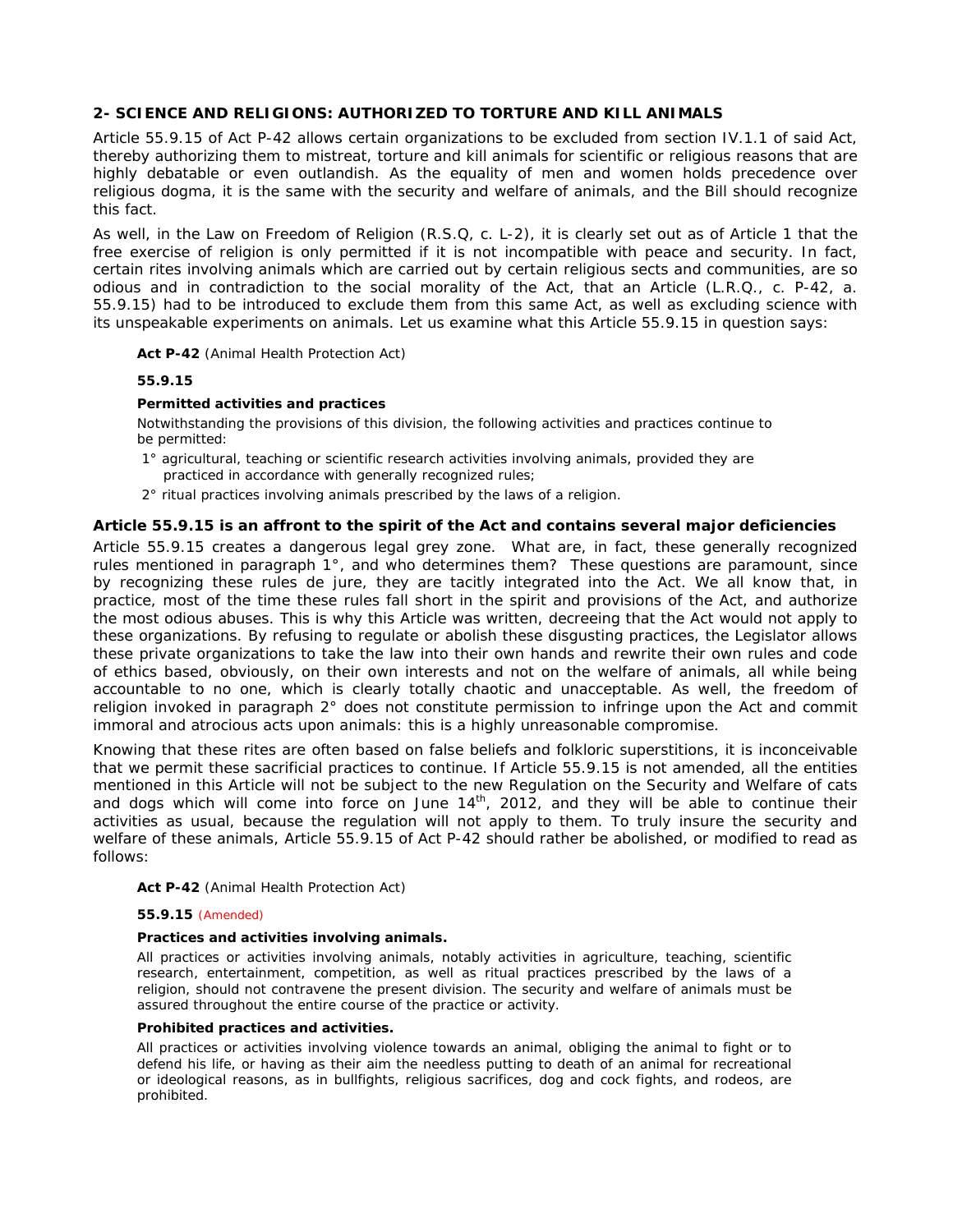# **3- MANDATORY STERILIZATION: AN ESSENTIAL PREVENTIVE MEASURE**

To Article 17 of *Bill 51*, it is proposed to add Article 55.9.14.2 to *Act P-42* to lay a foundation for future regulations concerning animal protection. Paragraph 9° of this article speaks of preventive measures to improve the health protection of animals, notably vaccination, isolation and quarantine. But an equally important measure that is missing from this list and should be included is *sterilization.* In fact, a coherent sterilization program is known to counter animal overpopulation and the transmission of several serious diseases transmitted by, among others, the genital organs. As well, sterilized animals do not fight over females or territory, thereby preventing illnesses transmitted during these fights via blood and saliva.

To not include *sterilization* as a preventive measure is like baling water out of a boat without plugging the leak – the effort is in vain and without end, because we all know at what rate cats, for instance, reproduce, and if we don't sterilize, the problem only gets worse. Obviously, the introduction of such a measure represents a significant logistic effort of implementation and accessibility, but constitutes a giant step towards countering overpopulation and the transmission of disease. Here is the Article in question:

**Bill 51, Article 17** 

**55.9.14.2.** 

**Regulation.** The government may, by regulation:

(…)

 9° determine preventive measures for cats or dogs, in particular, vaccination, isolation or quarantine, and foresee methods, procedures and conditions applicable to those measures;

Introducing this measure in the Act can be done with a simple addition, as follows:

# **Bill 51, Article 17**

**55.9.14.2.** *(Amended)*

# **Regulation.**

The government may, by regulation:

 $\left( \ldots \right)$ 

9° determine preventive measures for cats or dogs, in particular, *sterilization*, vaccination, isolation or quarantine, and foresee methods, procedures and conditions applicable to those measures;

As we can see, *sterilization* is very much in line with the preventive measures concerning cats and dogs. This request should be possible to grant, since it is not asking that the measure be introduced immediately, but included as a subject for future regulation.